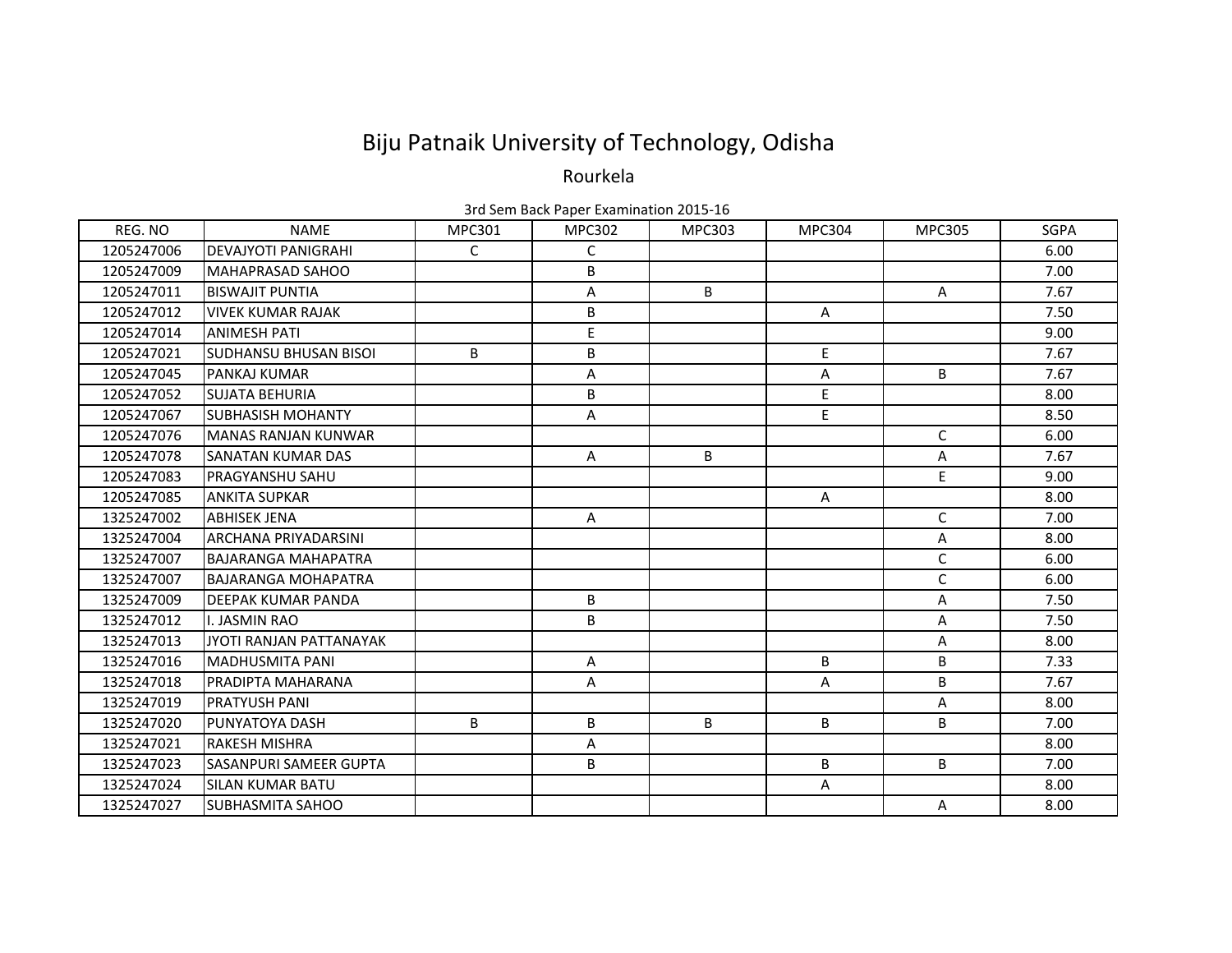## Biju Patnaik University of Technology, Odisha

## Rourkela

3rd Sem Back Paper Examination 2015‐16

| REG. NO    | <b>NAME</b>              | MPC301 | <b>MPC302</b> | MPC303 | MPC304 | MPC305 | SGPA |
|------------|--------------------------|--------|---------------|--------|--------|--------|------|
| 1325247028 | <b>I</b> SUNIL KU. MEHER |        |               |        |        |        | 9.00 |
| 1325247030 | ISAIKRISHNA JENA         |        |               |        |        |        | 7.67 |
| 1325247031 | <b>ISUBRAT PANDA</b>     |        |               |        |        |        | 7.40 |
| 1325247032 | ISULAGNA SAMAL           |        |               |        |        |        | 7.75 |

Sd/‐ Director Examination